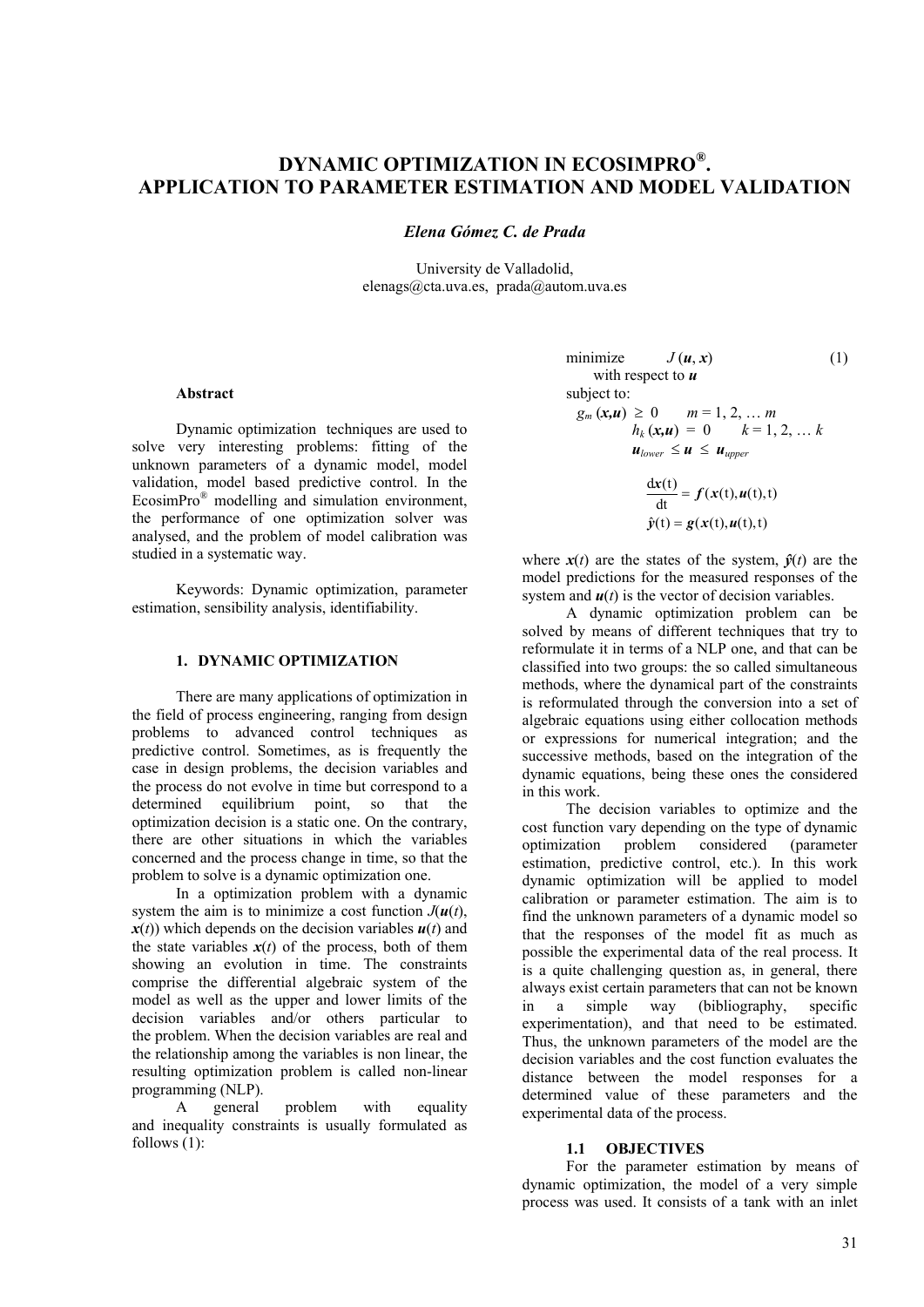stream and an outlet stream whose flow of discharge is due to the gravitational force; it is also provided with a stirrer and an electric resistance for heating (Figure 1). The assumptions considered are perfect mixing of the fluid in the tank, constant physical properties and negligible thermal inertia of the vessel. The model is formulated based on the material and energy balances (2 y 3). The measured outputs correspond in this case with the system states: level *h*, temperature *T*. The unknown parameters  $\theta_i$  to estimate are 4: *k* friction factor of the outlet pipe  $(\theta_i)$ , *Uamb* coefficient of heat losses to the environment ( $\theta_2$ ), *A* vessel external surface ( $\theta_3$ ), *R* electric resistance  $(\theta_4)$ . The respective uncertainties in these parameters were supposed to be of  $\pm 25\%$ .



Fig. 1.: Diagram of the tank model

$$
A \cdot \frac{dh}{dt} = q_e - k\sqrt{h} \tag{2}
$$

$$
A \cdot h \cdot \rho \cdot Cp \cdot \frac{dT}{dt} = \qquad (3)
$$
  
=  $q_e \cdot \rho \cdot Cp \cdot (T_e - T) + \frac{V^2}{R} - U_{amb} \cdot (T - T_{amb})$ 

where 
$$
q_e
$$
 and  $T_e$  are volume flow and temperature of  
the inlet stream,  $\rho$  and  $Cp$  the density and specific  
heat of the liquid,  $T_{amb}$  the temperature of the  
environment and V the voltage applied to the electric  
resistance.

The experimental data of the process were obtained in this case through simulation by means of the tank equations, adding a noise signal generated from an ARMA model (auto-regressive moving average).

#### **2. PARAMETER ESTIMATION**

Before carrying out the model calibration by means of dynamic optimization techniques, an analysis must be done to determine which among the unknown parameters it is convenient to estimate. For this purpose, a systematic procedure was employed; in the first place the sensibilities of the model responses with respect to the unknown parameters are analysed in order to determine which ones are the most important; in the second place the identifiability of different subsets of parameters (including those parameters that are individually important according to the sensibility analysis) is evaluated; finally, one or several subsets of parameters to estimate are selected.

# **2.1 SOLUTION BY MEANS OF OPTIMIZATION**

The approach to solve a problem of parameter estimation by dynamic optimization considers that for each value of the parameter vector  $\theta$  (decision variables) the model yields a prediction of the system response  $\hat{\mathbf{y}}(\theta)$  with a given experiment, that is, for a fixed combination of the manipulated variables.

Real process inputs  $u(t)$  and outputs  $y(t)$  are sampled over a period of time  $t = 1, ..., N$ . The same sequence of inputs (manipulated variables) applied to the real process  $u(t)$  is applied to the simulated model. For each time  $t$ , prediction error  $e(t)$  (4) is a measure of model goodness:

$$
e(\boldsymbol{\theta},t) = \hat{y}(\boldsymbol{\theta},t) - y(t) \tag{4}
$$

and the problem to solve is to find the parameter values  $\theta$  that minimize prediction errors through an experiment. It can be formulated as an optimization problem according to (5):

$$
\min_{\theta} J = \sum_{i} \sum_{t=1}^{N} \gamma_i [e_i(t)]^2 =
$$
\n
$$
\sum_{i} \sum_{t=1}^{N} \gamma_i \cdot [\hat{y}_i(\mathbf{u}, \theta, t) - y_i(t)]^2
$$
\n(5)

subject to constraints  $(6)$  y  $(7)$ :

$$
\frac{d\mathbf{x}(t)}{dt} = \mathbf{f}(\mathbf{x}(t), \mathbf{u}(t), \boldsymbol{\theta}, t)
$$
  
\n
$$
\hat{\mathbf{y}}(t) = \mathbf{g}(\mathbf{x}(t), \mathbf{u}(t), \boldsymbol{\theta}, t)
$$
\n(6)

$$
\boldsymbol{\theta}_{\text{inferior}} \leq \boldsymbol{\theta} \leq \boldsymbol{\theta}_{\text{superior}} \tag{7}
$$

where *J* is the objective function that evaluate model fitness to real experimental data for the parameter vector  $\theta$ , and the sum extends to sampled time *t* and to each of the measured process outputs *i*. Although the problem is multiobjective, it is usually better to adjust jointly all the measured outputs in one objective function. Factors  $\gamma_i$  enable to weight in a different way the model fit for each measured output according to the desired accuracy; besides, factors *γ<sup>i</sup>* allow to standardize and make uniform in units the outputs.

So, the objective function is formulated from a weighted least squares criterion. The weights *γi* are usually specified as the reciprocal of the variance due to random noise of the measured outputs  $\gamma_i = 1/\sigma_i^2$ . In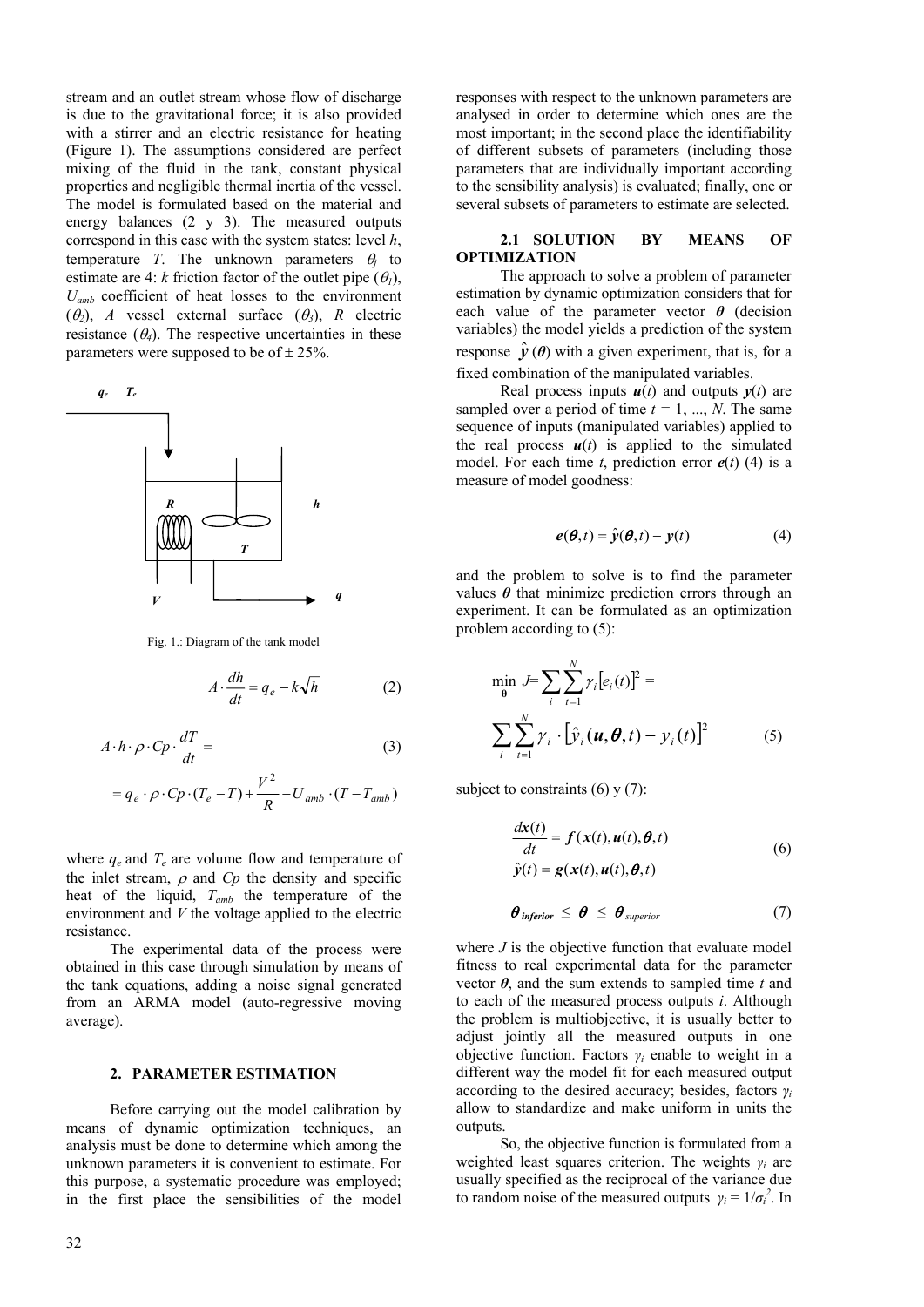that way, the subtotals  $J_i$  of the objective function corresponding to each output *i* have comparable values in the optimum, and therefore all the outputs are given the same relative importance in the fit.

According to a formulation (8) equivalent to (5):

$$
\min_{\theta} J = \sum_{t=1}^{N} \left[ \hat{y}(u, \theta, t) - y(t) \right]^T \cdot Q \cdot \left[ \hat{y}(u, \theta, t) - y(t) \right] (8)
$$

where  $\boldsymbol{O}$  is a diagonal matrix of the aforementioned weights. When the errors in the outputs are not random but correlated, the weight matrix should be equal to the inverse of the variance-covariance matrix of the measured outputs.

Measurement noise and variability due to random disturbances can be characterized from data of the process outputs belonging to an experiment with the manipulated variables at constant value. The variance due to random causes of process output *i* is estimated according to (9), where  $\bar{y}_i$  is the mean value of the output *i*:

$$
\sigma_i^2 = \frac{1}{N-1} \sum_{t=1}^N (y_i - \bar{y}_i)^2
$$
 (9)

Finally, the Fisher Information Matrix (FIM) will be introduced as it will be used later. The FIM is a way of measuring the sensibilities of the model outputs with respect to the parameter vector, and is defined according to (10):

$$
\text{FIM} = \left[ \sum_{t=1}^{N} \left( \frac{\partial \hat{\mathbf{y}}(t)}{\partial \boldsymbol{\theta}} \right)^{T} \cdot \boldsymbol{Q} \cdot \left( \frac{\partial \hat{\mathbf{y}}(t)}{\partial \boldsymbol{\theta}} \right) \right] \quad (10)
$$

Although it was not considered in this work, the optimal design of experiments is based on the FIM matrix, since maximizing the FIM –or an associated norm or function– implies maximizing the amount of information obtained from the real system.

#### **2.2 EXPERIMENTAL CAMPAIGN**

In the gathering of experimental data of the real process, two sets of data are needed at least, one for the calibration and one for the validation of the model.

Certain considerations must be taken into account in the experiment design stage: choice of a suitable sampling period; appropriate amplitude and frequency of the inputs so as to excite all the fundamental dynamics of the system under study; inputs non correlated were specified; and operating conditions in the range of interest. In Figures 2 and 3 an example of a sequence of inputs applied to the process is shown.

Variable manipulada 1: Caudal de entrada (m3/ h)



Fig. 2. Sequence in manipulated variable 1





Fig. 3. Sequence in manipulated variable 2

# **2.3 SENSIBILITY ANALYSIS**

Two different sensibilities were studied – relatives, so as to be able to compare–, both depending on the sequence of manipulated variables applied  $u(t)$  (that is, on the experiment) and on the point  $\theta$  considered in the parametric space:

a) Sensibilities of the objective function to be minimize with respect to the parameter *j*. The calculation will be usually made by finite differences according to (11):

$$
\frac{\partial J}{\partial \theta_j} \approx \theta_{j, \text{inicial}} \cdot \frac{J(\theta_j + \Delta \theta_j) - J(\theta_j)}{\Delta \theta_j} \tag{11}
$$

although they can also be obtained analytically by numeric integration according to  $(12)$ :

$$
\frac{\partial J}{\partial \theta_j} = 2 \sum_i \sum_{t=1}^N \gamma_i [\hat{y}_i(\boldsymbol{u}(t), \boldsymbol{\theta}, t) - y_i(t)] \frac{\partial \hat{y}_i(\boldsymbol{u}(t), \boldsymbol{\theta}, t)}{\partial \theta_j} \quad (12)
$$

where the partial differentials of the model responses with respect to each parameter *∂ŷi*/*∂θj* can be obtained by differentiation with respect to  $\boldsymbol{\theta}$  of the equations of the model (6), and taking into account that  $\partial u / \partial \theta = 0$ it results (13):

$$
\frac{d}{dt}\left(\frac{\partial x}{\partial \theta}\right) = \frac{\partial f}{\partial x}\frac{\partial x}{\partial \theta} + \frac{\partial f}{\partial \theta}
$$
\n
$$
\frac{\partial \hat{y}}{\partial \theta} = \frac{\partial g}{\partial x}\frac{\partial x}{\partial \theta} + \frac{\partial g}{\partial \theta}
$$
\n(13)

being *∂x*/*∂*θ the unknown variables. Integrating this system of differential equations (13) jointly with the equations of the model (6), it is possible to obtain the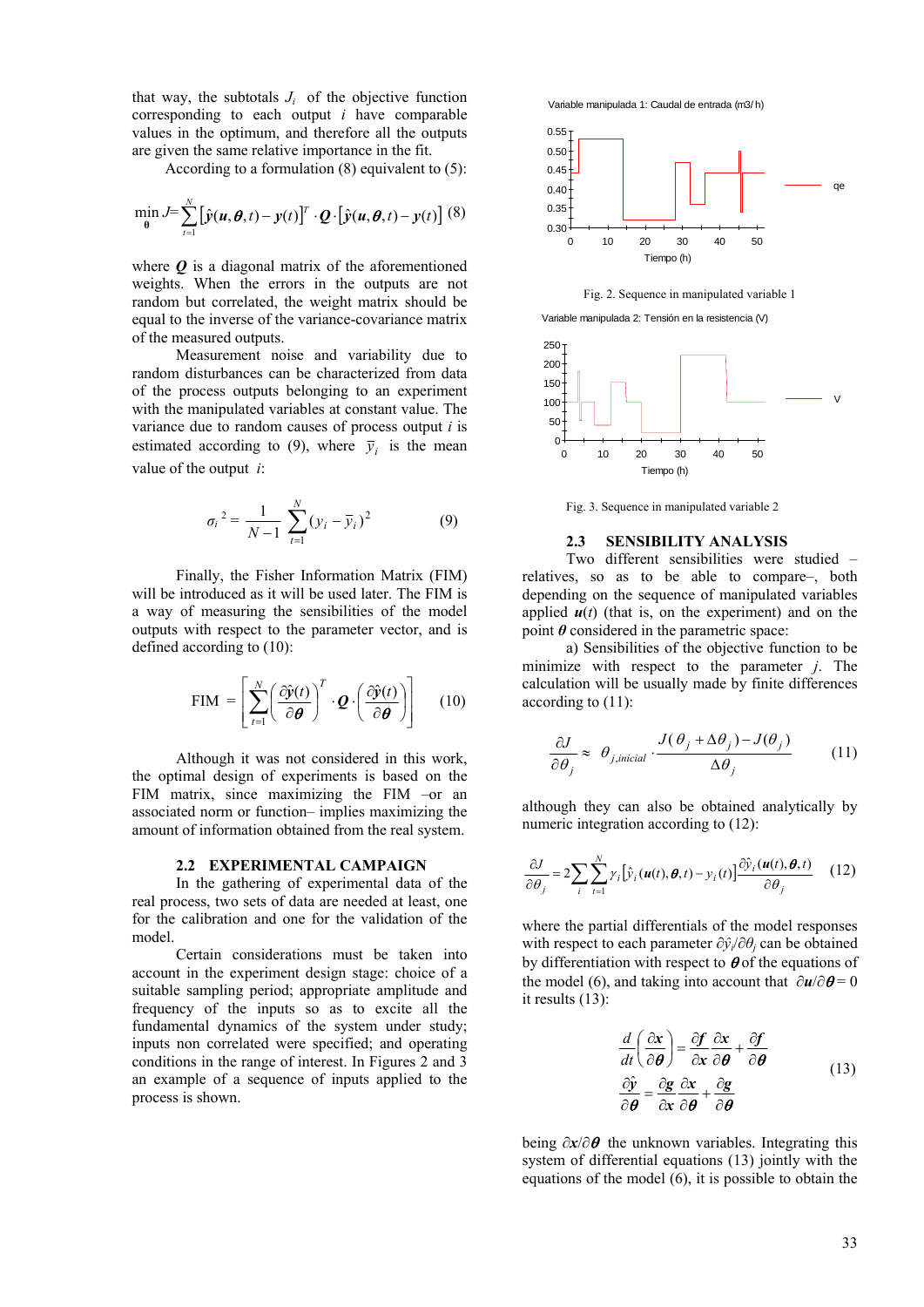evolution through time of  $\partial \hat{y}/\partial \theta$ , and therefore the sensibilities ∂*J/*∂θ*j* according to (12).

b) Sensibilities of the responses of the model (outputs) with respect to the parameters according to (14):

$$
s_{ij} \approx \frac{\theta_{j,defecto}}{\bar{y}_i} \cdot \frac{\hat{y}_i(t, \theta_j + \Delta \theta_j) - \hat{y}_i(t)}{\Delta \theta_j}
$$
(14)

In order to obtain a quantitative measure of the influence of each single parameter *j* on an output *i*, the following quadratic mean  $\delta$  *i*,<sup>*msqr*</sup> integrated through time  $(15)$  is used:

$$
\delta_{i,j}{}^{msgr} = \sqrt{\frac{1}{N} \sum_{k=1}^{N} s_{ij}^2(k)} \qquad (15)
$$

In Figures 4 and 5 the two outputs of the tank model are shown respectively for changes in a single parameter according to the experiment of Figures 2 and 3, so that a first graphical idea of the sensibility can be got.

In Table 1 the numeric values of the sensibilities of the two outputs and the objective function *J* with respect to the 4 unknown parameters of the tank model are shown as example.







Fig. 5: Sensibility of output 2 vs.  $\theta_1$ 

Table 1

Sensibilities with respect to the 4 parameters to estimate in the tank model

| Parameter  |      | $\sigma_{2}$ | $\partial J/\partial\theta_i$ |
|------------|------|--------------|-------------------------------|
| U,         | .54  | $_{0.04}$    | 344                           |
| θ,         |      | 0.04         | $-7.3$                        |
| $\theta_3$ | 0.06 | 0.02         | -11                           |
|            |      | በ 17         | -34                           |

In the analysis carried out [5] it was checked that both sensibilities lead in general to the same conclusions, although with small nuances related to the respective definitions. Sensibilities of the outputs  $\delta_{i,j}^{msgr}$  hardly vary from  $\boldsymbol{\theta}_{\text{inicial}}$  to  $\boldsymbol{\theta}^*$ , but do not take into account the factors  $\gamma_i$  that weight the different outputs and that are in fact included in the objective function to minimize. Sensibilities of the objective function with respect to each parameter ∂*J/*∂θ*j* do consider the factors  $\gamma$ <sup>*i*</sup> that weight the different outputs *i*, however they have the disadvantage of depending too much on the relative position between experimental data and the simulated model for a given  $\theta$ , and as a result they can lead to mistake when an output fits experimental data much better than other outputs for a given  $\theta$ .

# **2.4 IDENTIFIABILITY ANALYSIS**

The order of importance of the parameters obtained from the sensibility analysis gives idea of the effect of each parameter –considered alone– on the outputs. Nevertheless, it is also necessary to study the influence of all the parameters together, as it may happen that the effect on an output caused by a change in one parameter is cancelled by another simultaneous change in another parameter. It is then said that there is a certain degree of colinearity in the sensibilities of the outputs with respect to the parameters, which introduces a difficulty in the identification or estimation of the parameter set.

Identifiability is a structural, inherent property that depends on the way the parameters appear in the model, but also on the available measures. The later point can be improved with good experiment design; however, in other cases, nothing can be done. In any case, it is well known that colinearity does not affect negatively the model predictions; but colinearity will determine the accuracy of the parameter estimates obtained.

Two methods were analysed in order to evaluate the identifiability of parameter sets:

a) Brun et al. (2002) method. It is based on the linear dependence of subsets of columns of the sensibility matrix *S* built from the  $\delta_{i,j}^{msgr}$ . Brun defines the colinearity index (16):

$$
\varphi_K = \frac{1}{\min_{\|\beta\|=1} \left\| \widetilde{S}_K \beta \right\|} = \frac{1}{\sqrt{\lambda_K}} \qquad (16)
$$

where  $\widetilde{S}_K$  is a submatrix  $n \times k$  of  $\widetilde{S}$  that contains the columns corresponding to the parameters of the subset *K*, being *n* the number of measured outputs and *k* the number of parameters of the subset  $K$ ;  $\widetilde{S}$  is the sensibility matrix re-scaled or normalized, whose columns are calculated according to (17), and where  $\|\delta_{i}\|$  is the 2-norm of vector  $\delta_{i}$ , and  $\lambda_{K}$  is the smallest eigenvalue of  $\widetilde{S}_K^T \widetilde{S}_K$ .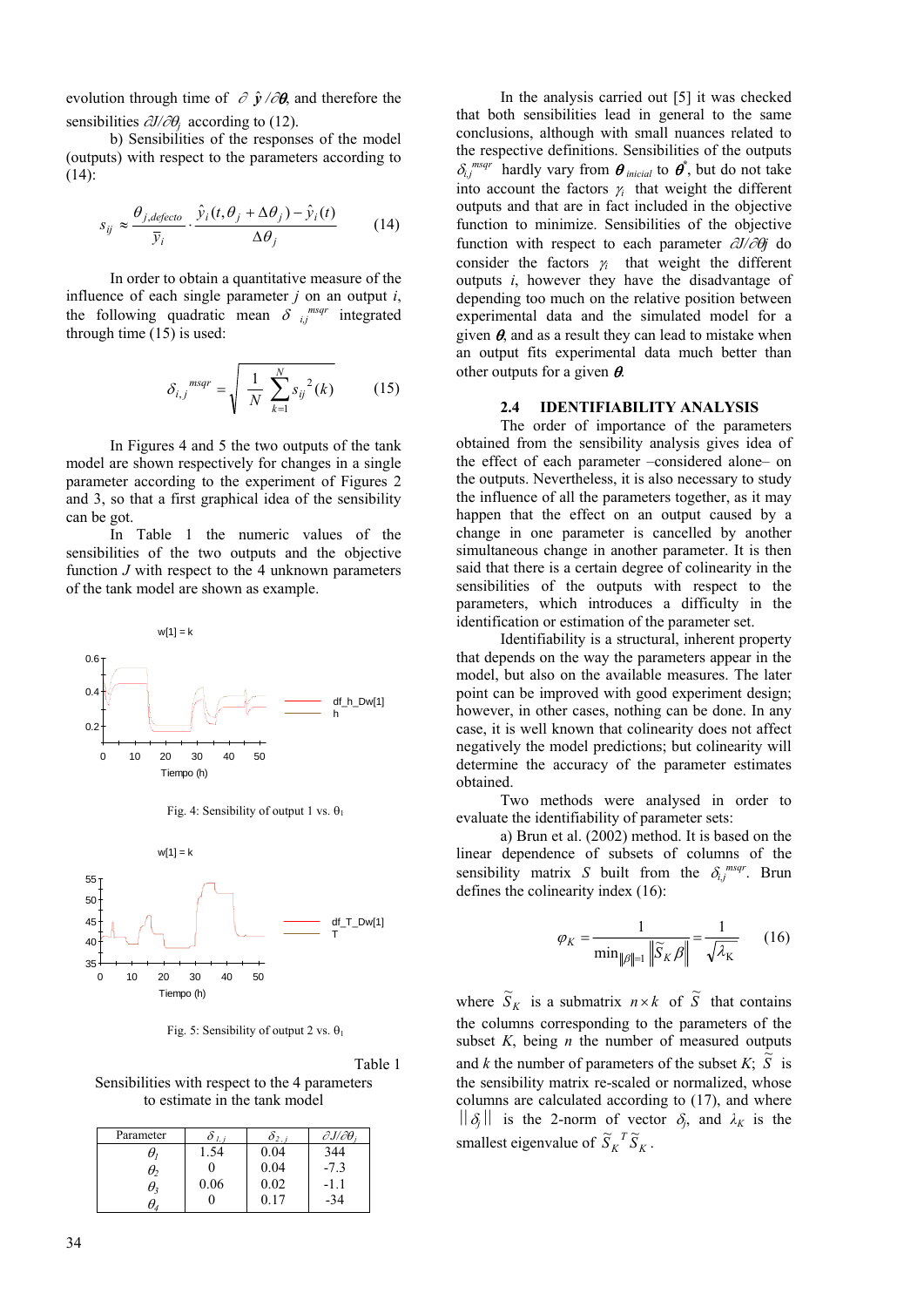$$
\widetilde{\delta}_j = \frac{\delta_j}{\|\delta_j\|} \tag{17}
$$

b) The Fisher Information Matrix (FIM) method. As a measure of the identifiability of the parameters of a model for a given experiment the method uses the condition number for the FIM matrix. This index points out singularity of a matrix, that is, if it is close to a non-invertible matrix. It is calculated as the quotient between the highest and the smallest eigenvalues of the matrix.

High values of the Brun or Fisher indices point out that the corresponding matrix is nearly singular, and as a consequence the parameter subset  $\theta$  does not present good identifiability properties. The minimum value of the index is 1 in both methods. Table 2 shows the results for some significant subsets of parameters for the tank model.

It was checked [5] that both methods, in spite of providing similar information, may complement each other in some particular cases. Brun method may lead to colinearity indices abnormally high of two parameters –although the parameters present good identifiability properties according to the model– if both parameters influence the outputs in a similar way  $(\theta_2, \theta_4)$ . On the contrary, Fisher method has the advantage that it enables to evaluate more accurately the identifiability according to the model and the experiment considered; however, it may lead to colinearity indices abnormally high of two parameters when the relative sensibilities of the parameters  $(\theta_1, \theta_2)$  differ by orders of magnitude, because in this case the FIM matrix is ill-conditioned. That is the reason why both methods can complement each other.

Table 2. Identifiability, tank model

| Parameter subset                            | Brun     | Fisher |
|---------------------------------------------|----------|--------|
| $\theta_1$ $\theta_2$ $\theta_3$ $\theta_4$ | $\infty$ | 1240   |
| $\theta_1$ $\theta_2$                       | 1.01     | 384    |
| $\theta_1$ $\theta_3$                       | 5.4      | 434    |
| $\theta_1$ $\theta_4$                       | 1.01     | 21     |
| $\theta_{\scriptscriptstyle{\ell}}$         | 32000    | 59     |

Finally, it was analysed [5] how dimensionless standard deviations  $\sigma_i$  calculated from the FIM matrix can alternatively be used to classify parameters in order to select one or more subsets of parameters to estimate, as relative estimation errors (dimensionless standard deviations used in the calculation of confidence intervals) roughly predicted from the FIM matrix for the parameters estimated depend both on the single sensibilities and on the identifiability of the whole subset of parameters.

#### **2.5 ESTIMATION BY OPTIMIZATION**

As outlined in point 2, only parameters with high or considerable sensibilities will be estimated, and never those ones with negligible ones. With

regard to identifiability, it is of interest that the subset of parameters to estimate has low colinearity. If colinearity is high, there will be lot of combinations of values *θ\** leading to roughly the same *J*. Nevertheless, a decision can be made to estimate a parameter subset with high colinearity, because usually the estimation of a higher number of parameters improves the fitting to experimental data. However, if the number of parameters to estimate is considerable, it would be natural to select a subset with good identifiability in order to reduce the number of parameters to estimate and in this way make easier the task of the optimization algorithm.

After having selected one or several subsets of parameters, the estimation is carried out by dynamic optimization of a multiobjective function formulated according to a weighted least squares criterion. Experimental data were not filtered since random noise does not influence negatively the optimization and in non-linear models it is not proved that this leads to better estimates.

Table 3 Parameter estimates and confidence intervals, when 4 and 2 param. were estimated

| Param.                             | $\theta$ inicial | 4 param           | 2 param       |
|------------------------------------|------------------|-------------------|---------------|
| $\theta_{\rm\scriptscriptstyle I}$ | 0.72             | $(0.6195 \pm$     | $(0.6195 \pm$ |
|                                    |                  | $0.0004$ )        | 0.0005        |
| $\theta_2$                         | 34               | $(52.4 \pm 1.2)$  |               |
|                                    |                  |                   |               |
| $\theta_{3}$                       | 0.47             | $(0.465 \pm$      |               |
|                                    |                  | 0.007)            |               |
| $\theta_{\scriptscriptstyle 4}$    | 7.0              | $(9.69 \pm 0.11)$ | $(11.08 \pm$  |
|                                    |                  |                   | 0.09          |



Fig. 6. Measured output 1



Fig.7. Measured output 2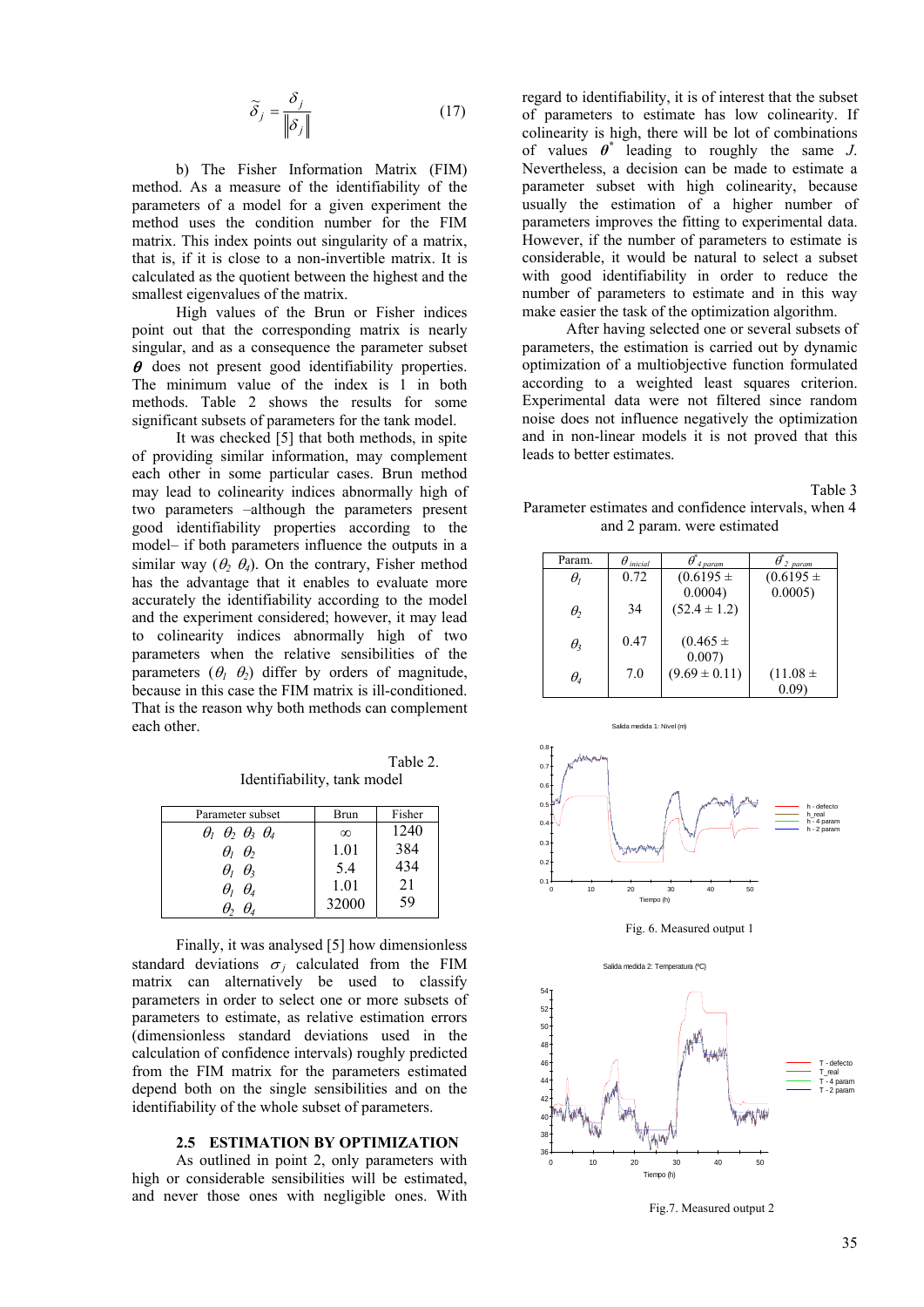Parameter estimates (non scaled and with dimensions) obtained when 4 and 2 parameters were estimated for the tank model are shown in Table 3. Figures 6 and 7 represent the difference between model fit to experimental data before and after the parameter estimation, when subsets of 4 and 2 ( $\theta_1$   $\theta_4$ ) parameters were selected.

#### **. SOLVERS IN THE ECOSIMPRO® 3 ENVIRONMENT**

used, EcosimPro<sup>®</sup>, provides an object-oriented non-The modelling and simulation environment causal approach and is based on powerful symbolic and numerical methods capable of processing complex systems of differential-algebraic equations and discrete events.

formulated in the  $E\text{cosimPro}^{\mathcal{D}}$  environment, a general As solver for optimization problems purpose non linear (NLP) optimization tool was used: a NAG® algorithm based on a sequential quadratic programming SQP method for minimizing. The joint performance of the solver and EcosimPro® was analysed.

The aforementioned SQP algorithm is deterministic. It is fast compared to an heuristic algorithm; however, it does not ensure that the optimum attained is the global and not a local one. Other considerations to be taken into account when optimizing are the scaling of the decision variables to the same order of magnitude, the need to fix lower and upper bounds for the decision variables and the importance of the initial value given to them.

# **.1 LIBRERY NAG® ALGORITHM 3**

gradie nts of the objective function with respect to the The convenience of supplying the analytical decision variables (∂*J*/∂θ*j*) to the optimization algorithm was analyzed in order to evaluate the performance of the solver. These gradients are obtained by numerical integration in EcosimPro® according to (12).

optimi zation algorithm is of interest because one of Supplying the analytical gradients to the the more critical points in the optimum search refers to gradients computation. And it is common in optimization problems where the objective function to minimize is obtained after running a simulation that nearly 90% of the computing time is devoted to model simulation (either to get the objective function value or its gradients with respect to the decision variables), especially when the model is complex; therefore it is important to try to increase the optimum search efficiency. It will be compared to the usual alternative when it is the optimization routine who calculates these gradients by difference quotient by means of objective function evaluations.

The results for different initial conditions and parameter bounds were assessed, according to robustness (final value of *J \** ), number of iterations of the algorithm and total computing time. On the other hand, it is well known that simulation environment precision has to be greater than that of the solver so that the optimization algorithm produces reliable results when it is necessary to integrate and resolve a system of differential-algebraic equations in order to obtain the objective function. A difference of two orders of magnitude is usually enough. Different tests were also carried out varying computing precisions of the NAG® routine and EcosimPro®.

The conclusion attained is that the optimum found when the analytical gradients numerically integrated in EcosimPro® are given to the optimization routine is never better (neither in value nor in computing time) than the optimum found when it is the routine who evaluates these gradients by difference quotient. So it seems that analytical gradients are expensive to compute and do not lead to increased accuracy as could be expected. So it would be more efficient that the NAG<sup>®</sup> routine evaluates the objective function gradients with respect to the decision variables by difference quotient, disturbing in a proper extent the decision variables so that the differentials are accurate enough.

#### **. MODEL VALIDATION 4**

After parameter estimation or model calibra tion, the resulting model must be validated.



Fig. 9. Validation, output 2

Validation enables to evaluate model credib ility according to the specific purpose for which it was formulated. Model reliability is achieved by positive results in a set of tests. Bad results in validation should lead either to another experimental campaign –with other experimental data– or to change the model hypothesis. Different